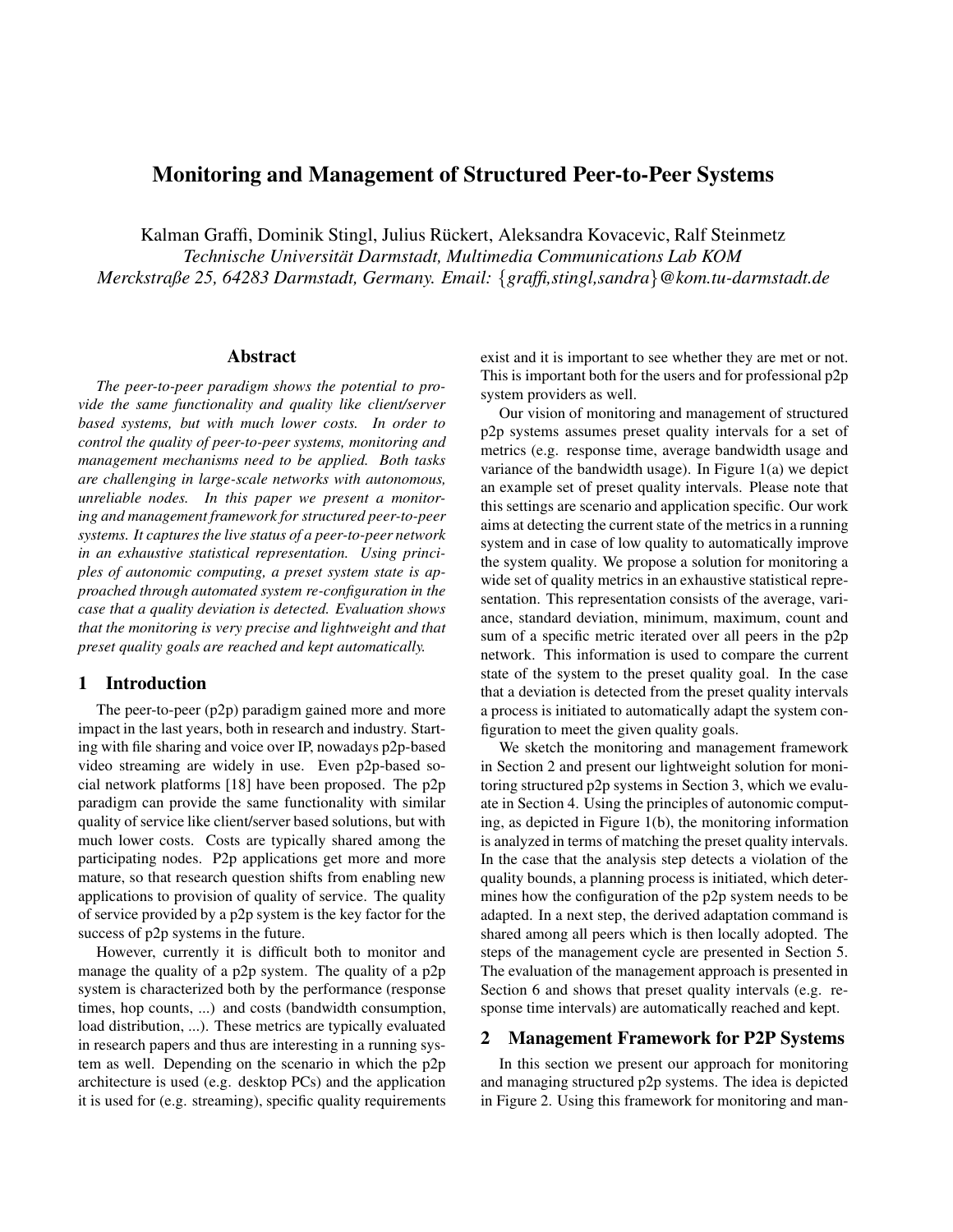

**Figure 1. Overview on Autonomic Computing**

aging structured p2p systems, users and system providers are enabled to see a detailed view on the quality metrics of a running system. Further, preset quality intervals (e.g. as depicted in Figure  $1(a)$  are automatically met by the system through the usage of a self-configuration process which takes the current system state into account.

In order to reach this goal, we follow the approach of autonomic computing, which has been presented in [8] and is depicted in Figure 1(b). The cycle of autonomic computing consists of five steps which we describe in the following. The figure describes which steps are needed to reach and keep a preset quality state. We present our solution for the core functionality, monitoring, in Section 3 and our approach for all five steps for p2p systems in Section 5.

**Monitoring** The main task of the monitoring step is to retrieve a live view on the quality metrics of a p2p system. Quality metrics of the system are related to the performance (e.g. response time, data availability, hop count per lookup) and the corresponding costs (e.g. bandwidth consumption, local storage consumption). A wide set of metrics has been discussed in literature. We aim at getting not only the average metric value in the p2p network (e.g. hop count), averaged over all nodes. We also aim at getting the standard deviation, minimum, maximum, count and sum of all metrics over all peers. This aim is very challenging, as we assume a large-scale p2p network consisting of millions of nodes. However, the monitoring mechanism must be lightweight and its information precise and fresh.

**Knowledge** The knowledge plane is a container that is filled with the system information, which is retrieved by the monitoring component. The further components operate on this information, thus the knowledge plane is the key point for information access.

**Analyze** The analyze plane is programmed with preset quality intervals, depicting the requirements of the current p2p based application. A streaming application may require response times below 100ms and a relative CPU consumption up to 20%. Whereas a replication application may not state any requirement on the response time, but on the bandwidth consumption. However, the current quality metrics need to be analyzed and compared to the preset quality intervals, as depicted in Figure 1(a). In the case of a deviation



**Figure 2. Managed Structured P2P System**

the running system needs to be reconfigured and adapted to approach the missed quality interval. The analyze plane determines which metric needs to be de- or increased.

**Plan** Quality metrics cannot be lowered or raised directly, they result from the overall configuration of the system. The plan plane decides which configurable parameter needs to be changed in order to effect the invalid quality metric. The planing phase takes into account the interdependencies between parameters (e.g. routing table size) and metrics (e.g. hop count). It decides which parameter has to be changed and how.

**Execute** A newly derived configuration needs to be adopted by all peers in the network. The execution step consists of spreading the information quickly to all nodes and locally apply the new settings on each node in a coordinated fashion. This is a challenging task in a large-scale p2p network with autonomous peers. Once the new configuration is adopted system wide, the effects need to be monitored and the autonomic computing cycle restarts.

The presented autonomic computing cycle (Figure 1(b)) shows the idea of our approach to monitor the quality of a p2p system and to adapt it to reach preset quality standards.

# **3 Monitoring Structured P2P Systems**

In this section we present our approach for monitoring structured p2p systems. The monitoring framework has a dedicated role in the autonomic computing cycle, as it connects all peers in the network, gathers and aggregates the system state and propagates new system configurations. Our monitoring solution is an extension of our work in [4]. That previous work focused on enabling capacity-based peer search in p2p system, considering characteristics of individual peers. In the following we describe the details of our monitoring mechanism, which focuses on the retrieval of the global system state. The other steps of the autonomic computing cycle are discussed in Section 5.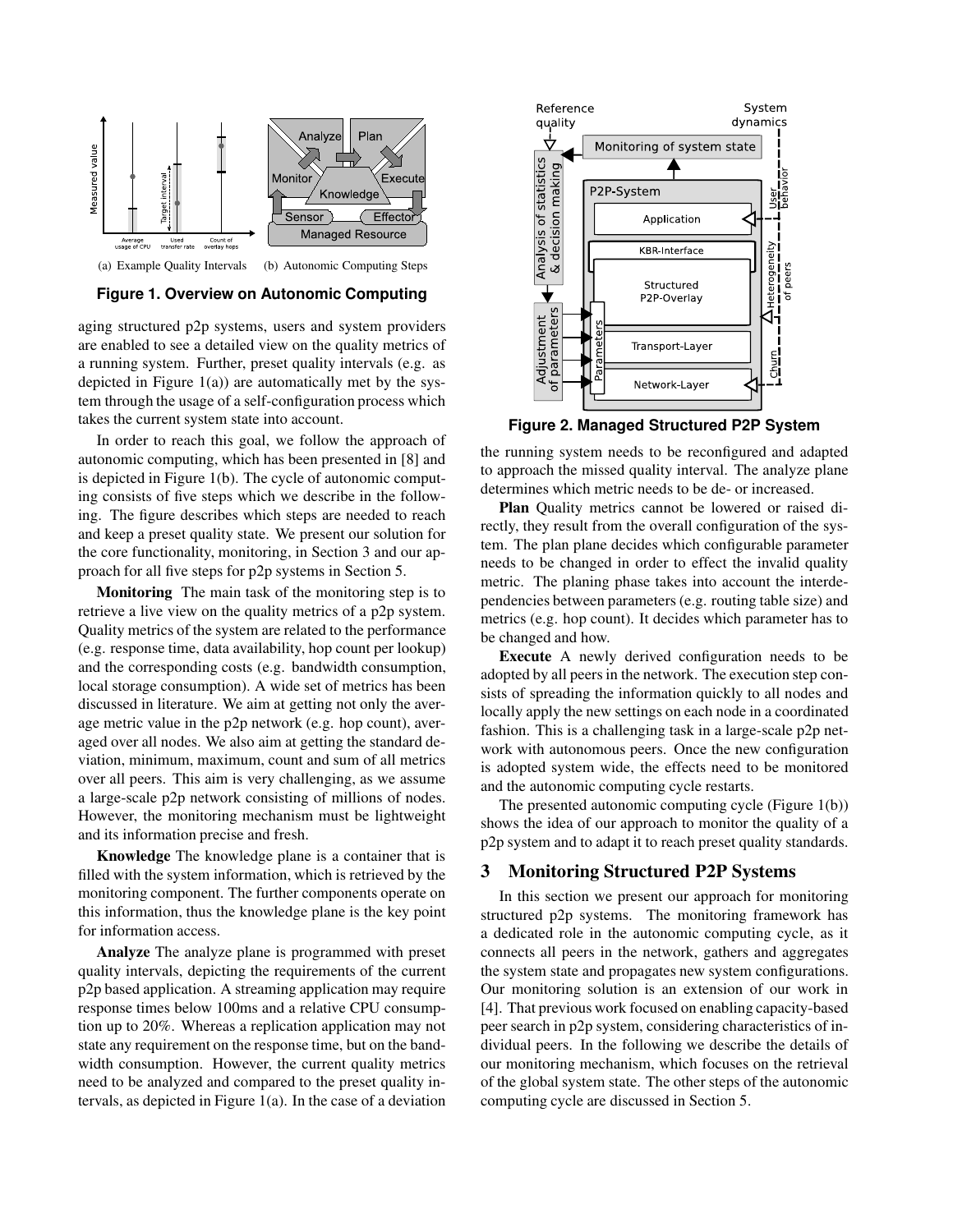| <b>General Metrics</b>             | <b>Monitoring and Overlay</b>   |  |
|------------------------------------|---------------------------------|--|
| number of online-peers             | monitoring: in-/out-traffic     |  |
| average online-time                | overlay: in-/out-traffic        |  |
| complete in-/out-traffic           | average bandwidth-consumption   |  |
| average lookup-time in seconds     | succeeded and failed operations |  |
| in-/out-traffic of lookup-messages | traffic of ping- and pong-msgs  |  |
| number of join- and leave-messages |                                 |  |

**Table 1. Monitored Metrics in the P2P System**

## 3.1 Goals and Assumptions

Goal of the monitoring is to gather a wide set of metrics on the quality of the p2p system. Table 1 displays all metrics, which are currently measured in the implementation of our monitoring architecture. The left column lists all metrics, which give a survey of a p2p system regardless the used overlay or monitoring mechanism, while the right column contains the metrics for the performance of the monitoring mechanism as well as for the underlying overlay.

In order to deploy a monitoring infrastructure on top of a p2p system, we assume a structured P2P overlay implementing a DHT-protocol like Chord [15], Kademlia [12] or Tapestry [21]. Additionally to this precondition, the DHT must provide the functionality to address a node, which is responsible for a particular key, as well as the ability for a peer to determine, if it is responsible for a key. In the following, we list the names of the two functions:

• void route(key K, msg M, node Hint)

• boolean resp(key K)

These functions typically come with the DHT, but we like to point out these requirements in detail. By using the provided methods of the DHT, the structure of the overlay is transparent to the monitoring mechanism, while its design can be kept as simple as possible.

#### 3.2 Our Solution for Monitoring

In order to gather the status of all peers and aggregate them to a global system status, an information architecture needs to be established.

Figure 3 depicts the monitoring architecture. We chose to establish a tree topology on top of the structured p2p overlay, as it allows a directed information flow towards the root. The structured p2p overlay provides the route functionality, as described in the key based routing interface (KBR) [3]. First, each peer in the network calculates its position in the tree based on its peerID and afterward periodically sends update messages about its status to its parent node, which we call *Coordinator*. The update messages a Coordinator receives contain aggregatable system statistics which are aggregated and propagated one step further towards the root. Please note that several aggregatable system statistic messages result in a single message of the same size after aggregation. The global view on all peers is merged at the root and propagated back to all nodes as ACK to the update messages. With this approach, we are able to monitor large-scale networks with constantly low individual peer costs, even at the root. Additionally, due to the usage of the DHT, our solution inherits its robustness against churn.

### **3.2.1 A new ID space**

The monitoring architecture should be applicable on various structured p2p overlays. Thus it must be independent of the overlay-specific ID space  $S_{OID}$ , which differs in size:  $S_{OID} = \{0, ..., 2^{160} - 1\} \subset \mathbb{Q}$  in Chord [15],  $S_{OID} =$  $\{0, ..., 2^{128} - 1\} \subset \mathbb{Q}$  in Kademlia [12]. For that reason, we introduce an unified ID space  $S_{ID} = [0, 1] \subset \mathbb{R}$ . The function  $f_{map}$ :  $S_{OLD} \rightarrow S_{ID}$  fulfills following conditions:

- conserve the convexity of identifier subsets.
- sustain the set of keys, for which a peer is responsible.
- be invertible, so that a remapping of a monitoring-ID always results in the same overlay-ID and that  $x =$  $f_{map}^{-1}(f_{map}(x))$  is applied.

As a concrete mapping function, we introduce

$$
f_{map}: S_{OID} \to S_{ID}, f_{map}(id) = \frac{id}{highestID}
$$

where  $highestID$  denotes the highest possible ID of  $S_{OLD}$ .

Our monitoring mechanism operates only with IDs in  $S_{ID}$ . However, before sending a message using the route function of the KBR-compliant DHT the IDs are remapped.

# **3.2.2 The Monitoring Topology**

The topology of the monitoring mechanism must be capable of collecting and disseminating the system related information in an acceptable time as well as handling the churn affected overlay network. We chose a tree topology, as it allows a directed information flow towards the root. Before considering the creation of the tree, we explain some terms which are also depicted in Figure 3. Regardless of being a root, an inner node or a leaf, every node in the tree is denoted as *Coordinator*. This Coordinator is responsible for an interval in the ID space, which is called *Domain*. To determine the bounds of the Domain as well as its corresponding Coordinator, we use a function  $f_{key}$ , which recursively splits the ID space in Domains and Sub-Domains. In the beginning, the first Domain comprises the complete ID space  $[0; 1]$ . To calculate the Coordinator of a Domain that ranges from  $a$  to  $b$ , we pick the ID in the middle, designated as *Coordinator-Key*, using the function  $f_{key}(a, b) = a + \frac{b-a}{2}$ . For the resulting Sub-Domains the recursive process of identifying Coordinator-Keys is performed as well. The division of a Domain into BF parts results in a b-tree with branching factor of  $BF$  (here  $BF = 2$ ) as shown in Figure 3.

After this overview of building the tree, we explain, how a peer calculates its position in the tree. At first, the peer determines the Coordinator-Key for the Domain, which comprises the whole ID space  $S_{ID}$ . By using the functionality *resp(key)* the peer can check, if it is responsible for the Coordinator-Key. In the case that it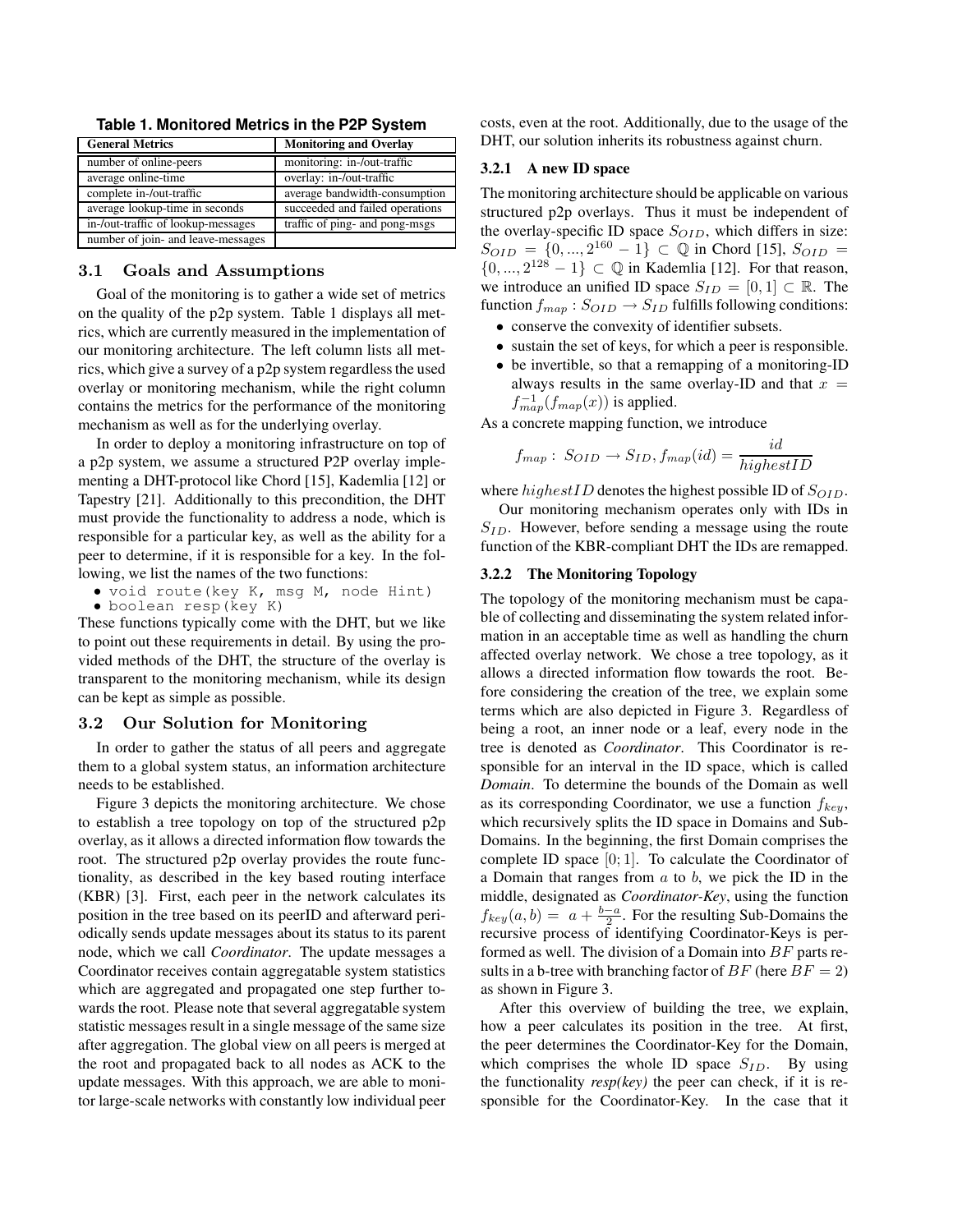is not responsible, it recursively traverses down the tree and calculates the next smaller domain which contains its peer ID. The whole procedure is repeated until the testing for responsibility is positive. Being responsible for a Coordinator-Key makes the peer the Coordinator of the corresponding domain. The *Parent-Coordinator* is the peer responsible for the Coordinator-Key one Domain higher. Now every peer knows its own position in the tree and the Coordinator-Key of its Parent-Coordinator by just using the function *resp(key)* provided by the DHT. Please note, that this functionality is easy to provide by the DHT and does not generate traffic overhead. Peers communicate only with their Parent-Coordinators and Parent-Coordinators with their *Sub-Coordinators* correspondingly in the tree. This is done using the *route(key K, msg M, node Hint)* functionality of the KBR-compliant p2p overlay. We assume, that the DHT caches contacts that have been used, so that in most cases the Parent-Coordinator is contacted directly. Only in the case that the Parent-Coordinator left or is not anymore responsible for the Coordinator-Key, a new lookup is performed to find the new Parent-Coordinator.

When we consider the structure of the tree, displayed in Figure 3, we observe a nearly uniform distribution of the nodes. Typically peers (e.g. peer 0.74) are responsible for two or more Coordinator-Keys in the tree. If messages are sent up the tree, every Coordinator receives the data from its corresponding Sub-Coordinator (e.g. peer 0.74 receives messages from 0.875 and 0.84375). When the received data is forwarded to the Parent-Coordinator, the peer with the ID 0.74 will send only one message from its highest Coordinator position (0.75) to its Parent-Coordinator (0.5).



**Figure 3. Monitoring Tree Topology**

#### **3.2.3 The Communication Protocol**

Communication in the tree only takes place between a node and its Parent-Coordinator. In this subsection we present the message contents. The term *system statistics* stands for the periodical generation of statistics out of multiple metrics within the p2p system. The computation of the system statistics requires the continuous measurement and sending of metrics from every peer, which we denote as *metric updates*. The measured and aggregated data is forwarded upwards to the root, where further processing is executed. During its way to the root, every Coordinator in the tree aggregates the received data with its own measurements

**Table 2. Aggregate Functions**

| Function        | Description                                   |
|-----------------|-----------------------------------------------|
| MIN(metric)     | Calculates the minimal value of a metric      |
| MAX(metric)     | Calculates the maximal value of a metric      |
| SUM(metric)     | Sums the values of a metric                   |
| SUMOFSO(metric) | Sums the squares of the values of a metric    |
| COUNT(metric)   | Counts the number of metric values            |
| AVG(metric)     | Calculates the average of a metric            |
| STDDEV(metric)  | Calculates the standard deviation of a metric |



# **Figure 4. The Metric Update Routine**

and propagates it to the Parent-Coordinator until the root is reached. An aggregate function returns a single value from a set of input values, thus through aggregation of metrics at every level, the size of the information remains constant.

For all of the metrics, not only the overall system average shall be computed, but also a wide statistical representation. Table 2 shows which statistical information is gathered for every metric (see Table 1) by our monitoring mechanism.

The aggregate functions in our monitoring mechanism all fulfill the hierarchical computation property, which is introduced by [19] and demands commutativity and associativity. The order of aggregation is free and aggregated values can be further aggregated at higher levels.

Figure 4 depicts the protocol for information exchange in the monitoring tree. We follow the rules for consistent and reliable routing according to [2]:

- A peer of the overlay never processes a lookup message, if it is not responsible for the transmitted key.
- When sending a message, a peer has to detect link failures or dead nodes.

To implement the first condition, our monitoring mechanism only processes messages from Parent-Coordinators or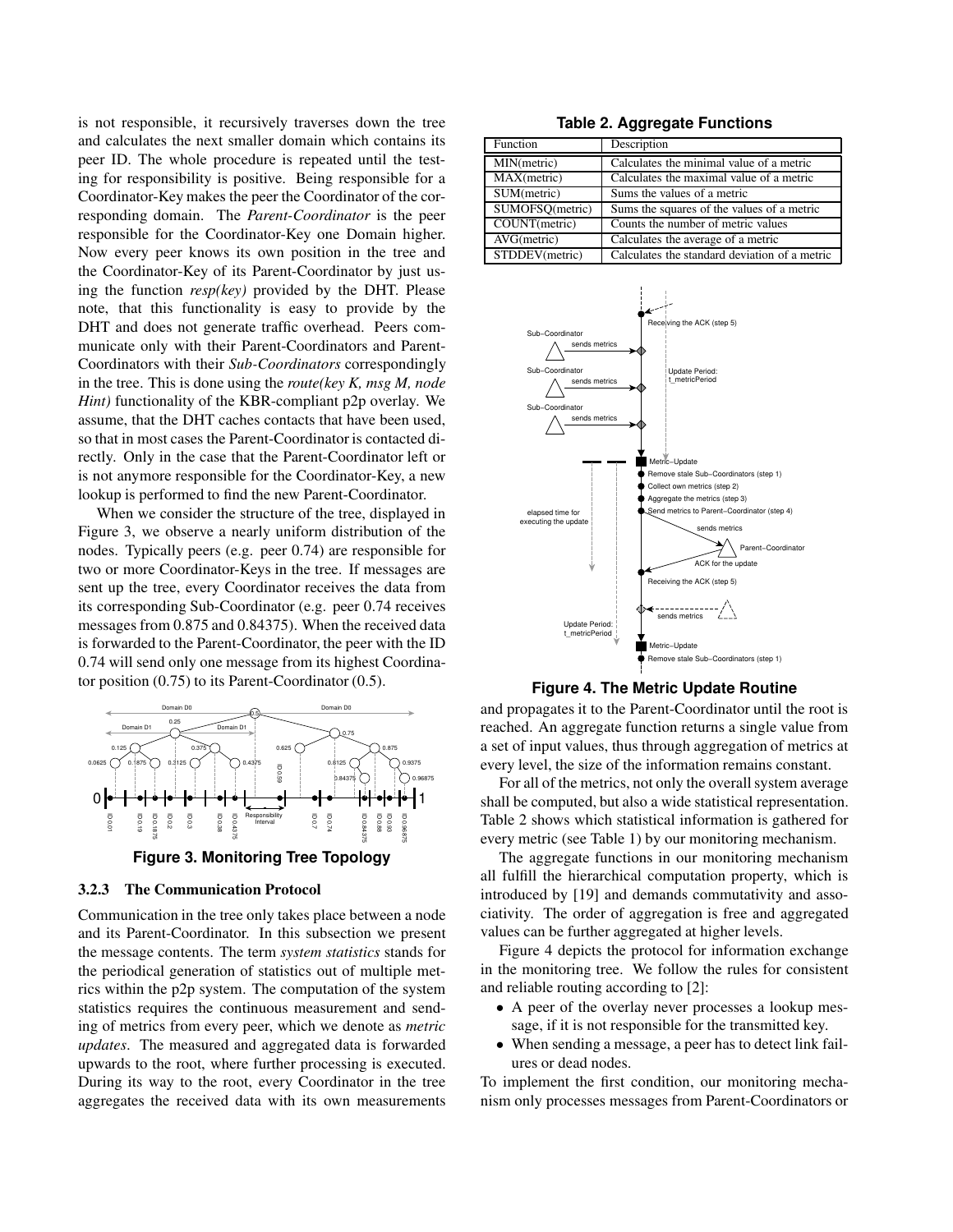Sub-Coordinators. For the second condition, we introduce *per-hop ACKs* as well as *retransmission* for missed per-hop ACKs. If the transmission fails, the sender can directly lookup the peer responsible for the receivers ID and resend or choose another node for a later transmission.

Concerning the communication in the tree, we considered up to now the propagation of information towards the root. Since the algorithm for calculating the position in the monitoring tree only supplies the Parent-Coordinator, the Sub-Coordinators, which are the children in the tree, should also be known to the Coordinator. For this reason, every Coordinator keeps track of the initiators of metric-update messages it receives. If a sender of a message is not the Parent-Coordinator, the Coordinator can assume and check that the sending peer is one of its Sub-Coordinators. The Coordinator stores the ID of the sender including timestamp, which is always refreshed if a new message of that sender arrives. Through this timestamp, it can remove stale Sub-Coordinators, which did not sent any messages during a certain interval. By choosing a small interval, a Coordinator can administer a very actual table of its Sub-Coordinators. Please note that these timestamps are just locally used on each Coordinator and do not need to be synchronized.

## **3.2.4 Collecting System-Statistics**

We sketch the routine of the metric-updates, which is periodically repeated at every peer (see Figure 4):

**1)** Every Coordinator checks the timestamps of the entries in its Sub-Coordinator table. If the age of the entry exceeds a given threshold called  $t_{oldMetrics}$ , the entry is removed. This updating of the entries prevents the aggregation of old metrics from Sub-Coordinators, which may already have a new Coordinator or just went offline. The value for the threshold  $t_{oldMetrics}$  can be chosen dynamically depending on certain criteria (e.g. depth of a Coordinator in the tree). We chose it as a multiple of the metricupdate interval  $t_{metricPeriod}$ . Several simulations with different multipliers have shown that a good value for the multiple of  $t_{metricPeriod}$  ranges between 1.5 and 2.

**2)** Every node locally measures its own metrics / status.

**3)** The own metrics of a node are aggregated with the received ones of the Sub-Coordinators. Due to step 1, a node only aggregates metrics of updates that it received in the last update periods. Afterward, the aggregated metrics are ready to be sent.

**4)** Before sending the aggregated metrics every node calculates its position in the tree as well as its Parent-Coordinator. After this position fixing in the tree the data is sent as metric update to the Parent-Coordinator. The root of the tree, which apparently has no parent, uses the aggregated data for generating statistics of the whole p2p system.

**5)** Every metric update is answered with an ACK, which contains the global system view aggregated at higher levels.

If the corresponding ACK is received, the current metricupdate terminates. Otherwise, a retransmission is initiated.

## **3.2.5 Discussion**

This routine for the metric-updates is very fault-tolerant and therefore predestined to run on churn affected overlay networks. If a Coordinator receives two updates from the same Sub-Coordinator during one period, the metric information about that Sub-Coordinator is updated locally. A characteristic of the metric-updates is their invariant size. Through the aggregation of the metrics at every level in the tree, the size does not expand. Thus the monitoring tree is scalable as new nodes do not result in increased load. Metric-updates are also used for maintaining the tree. Thus, the structure of the tree is always kept up-to-date and references to dead or old Coordinators are deleted. Lookups in the DHT are just started in the case, that the peer known as Parent-Coordinator is offline or not anymore responsible for the Parent Coordinator's key. Please note that we assume that the underlying p2p overlay handles churn correctly and provides always correct routing.

Regarding churn, any Sub-Coordinator and Parent-Coordinator may fail. In the case that a Sub-Coordinator fails it will be dropped from monitoring after one update period (by choosing  $t_{oldMetrics}$  between 1.5 and 2.0), still for one period it is monitored falsely as existent. However, this is a trade-off as some message loss or delay, which leads to timeout, should not result in a falsely ignored online peer. In the case of a failing Parent-Coordinator, effects are minimal. Typically the connection is detected as broken through the lost connection or missing ACK and the new Parent-Coordinator can be looked up. However, a new peer may not have received update information from Sub-Coordinators before transmitting its update to its Parent-Coordinator. This update information may then describe only the state of the single peer, instead of the corresponding domain. In the next update interval, the new peer will receive the updates of its Sub-Coordinators and is fully integrated in the tree.

Keeping this effect of reorganization in mind, we create a monitoring tree which adapts its structure in a fast and efficient way to the underlying overlay, especially for small values for the update period  $t_{metricPeriod}$ , which is responsible for triggering the metric-updates as well as for the tree maintenance. Finally, a global view on the quality of the p2p system is propagated from the root to all nodes back using the ACKs while no additional maintenance is needed for this functionality.

#### **4 Evaluation of the Monitoring Mechanism**

In this section we present the evaluation results for our monitoring mechanism both in terms of performance and costs. We also show the effects of varying update intervals, branching factor and refining the aggregation functions.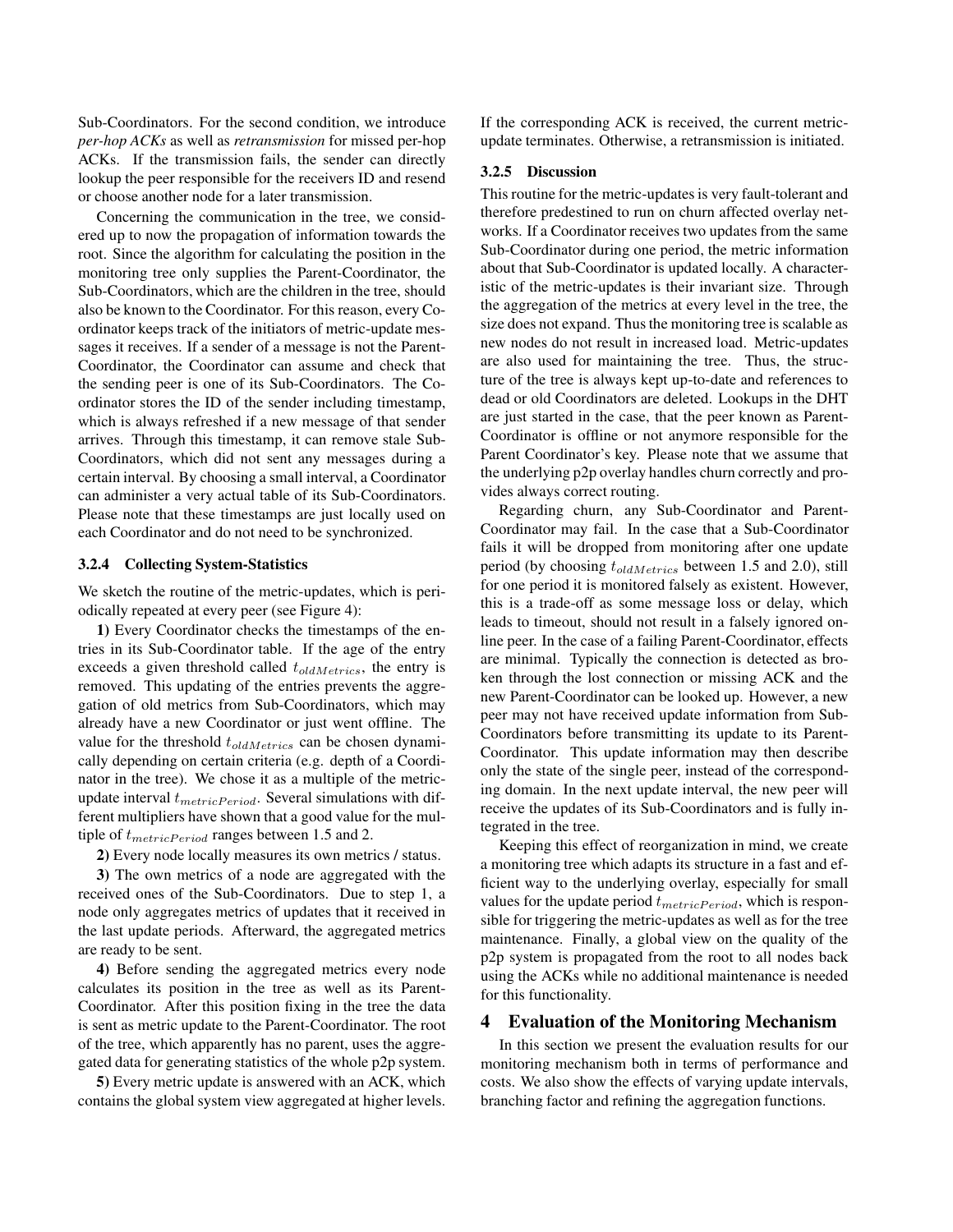We implemented our monitoring and management framework in PeerfactSim.KOM [9]. The simulator has also been used and presented in previous works [7, 10] of the community. Its granularity allows us to evaluate our monitoring mechanism with various DHTs. We used a networkdelay model based on global network positioning [13] and a churn model adapted from Steiner et al. in [14], which measured and analyzed the peer behavior in KAD [12].

We varied in our simulations the update interval times (30sec, 60sec and 120sec) with a fixed tree branching factor of 2. Then we varied the branching factor (tree degree 2, 4 and 8) with an update interval of 60sec. Finally we evaluated various monitoring smoothing mechanisms that eliminate monitoring outliers and obviously false results. We evaluated the parameter variations with 2500 nodes and 4 simulated hours. During the first hour all peers join the overlay. After 90 minutes, the churn-generator is started, which changes the network state of the peers in the system according to the KAD measurements. We simulated two KBR-compliant overlays: an idealDHT and Chord. The idealDHT implements a DHT and dispatches messages directly to peers that were addressed. This is in contrast to Chord, where churn may lead to overlay instabilities which influence the evaluation of our monitoring mechanism. Therefore we evaluate the parameter variations in an idealDHT, where objectIDs are matched to peerIDs always correctly and messages are always delivered correctly.

Figure 5(a) and Figure 5(b) show the number of nodes in the network and the corresponding monitored number of nodes. Figure 5(a) depicts the reference node count, the unmodified and the exponential smoothed monitored data, whereas Figure 5(b) depicts additionally a median based smoothing mechanism. As we can see, especially taking the relative errors depicted in Figure 6(a) and 6(b) in account, the monitoring is already very precise. However, the unmodified monitoring has also some outliers, e.g. up to second 3000. This is caused by replacement of nodes at higher positions in the tree due to churn. The new nodes that take place at the higher levels in the tree do not yet have the correct view on their domain. It may happen that before they receive a metric update from their Sub-Coordinators, a false information is sent towards their Parent-Coordinator. We address obvious outliers with smoothing mechanisms: the median over an observation history and exponential smoothing. In exponential smoothing a history of observations is considered as well, but with decreasing weights for older values. A smoothed value  $s_H$  for H observations is recursively calculated using a current measurement  $m_H$ and the smoothed value of previous observations:

 $s_H = \alpha m_H + (1 - \alpha)s_{H-1}$ , with  $\alpha$  as smoothing factor.

In Figure  $6(a)$  and  $6(b)$  we show the relative error in comparison to the reference data. The figure depicts a reference graph without refinement, a 5-value and 7-value median and exponential smoothing with three values  $(H=3,5,7)$ of the metrics-history and  $\alpha = 0.5$ . The figure shows that the monitoring view gets smoother and is less affected by churn of the root. With avoiding outliers, the refinement mechanisms also introduce an additional delay in the information propagation, thus the information is less fresh. Here the exponential smoothing approach outperforms the median based solution in terms of precision and freshness. The monitored view is very close to the real node count. The node count is representative for all other metrics as well, as the monitored values are directly retrieved from the status of the peers and their freshness is independent of their semantic. Refining the monitoring data enables us to use the monitored status as input for our management framework.

In Figure  $5(c)$  we show the age of the monitoring information that is received at the root, here we varied the branching factor and the update intervals. A higher branching factor leads to a broader but lower tree. Thus as the freshness of the information is directly linked to the height of the tree, which is linked to the branching factor. A smaller update interval leads to fresher results, as the monitoring information is more frequently updated at the root.

The corresponding costs of the traffic are depicted in Figure 6(c). For all parameter variations, we see that the bandwidth consumption is very low, less then 165 bytes per second to retrieve a fresh global view on the quality of the system. The ACK received from the Parent-Coordinator contains the global view retrieved from higher layers. The information about the global system view has always a constant size due to the aggregation functions. Thus the system wide monitoring comes with constantly low and predictable costs. With increasing the update intervals and the branching factor, the bandwidth consumption falls proportionally. Thus the trade-off between freshness and costs can be linearly adopted to the scenario requirements.

We took the most promising parameter settings and evaluated the monitoring mechanism with this setting with 5000 peers. We used the branching factor  $BF = 4$ , an update interval of 60sec and exponential smoothing with the parameters  $H = 5$  and  $\alpha = 0.5$ . We used the same churn model as before and see, in Figure 7(a) how the node density in the tree evolves. First the peers join and the tree gets deeper and broader, whereas with peer failures the tree shrinks again. Figure 7(b) shows the monitoring results for 2500 and 5000 nodes. The figure shows how precise and fresh the monitoring information is. Finally, Figure 7(c) shows the costs occurring at each peer both as logged by the simulator and monitored by our monitoring mechanism. The monitored costs are very close to the real costs, which emphasizes the precision of the monitoring mechanism. The permanent out-bandwidth consumption is always below 100 bytes/s in average per node. These low costs are equal at all peers, as the aggregated information that needs to be sent is of the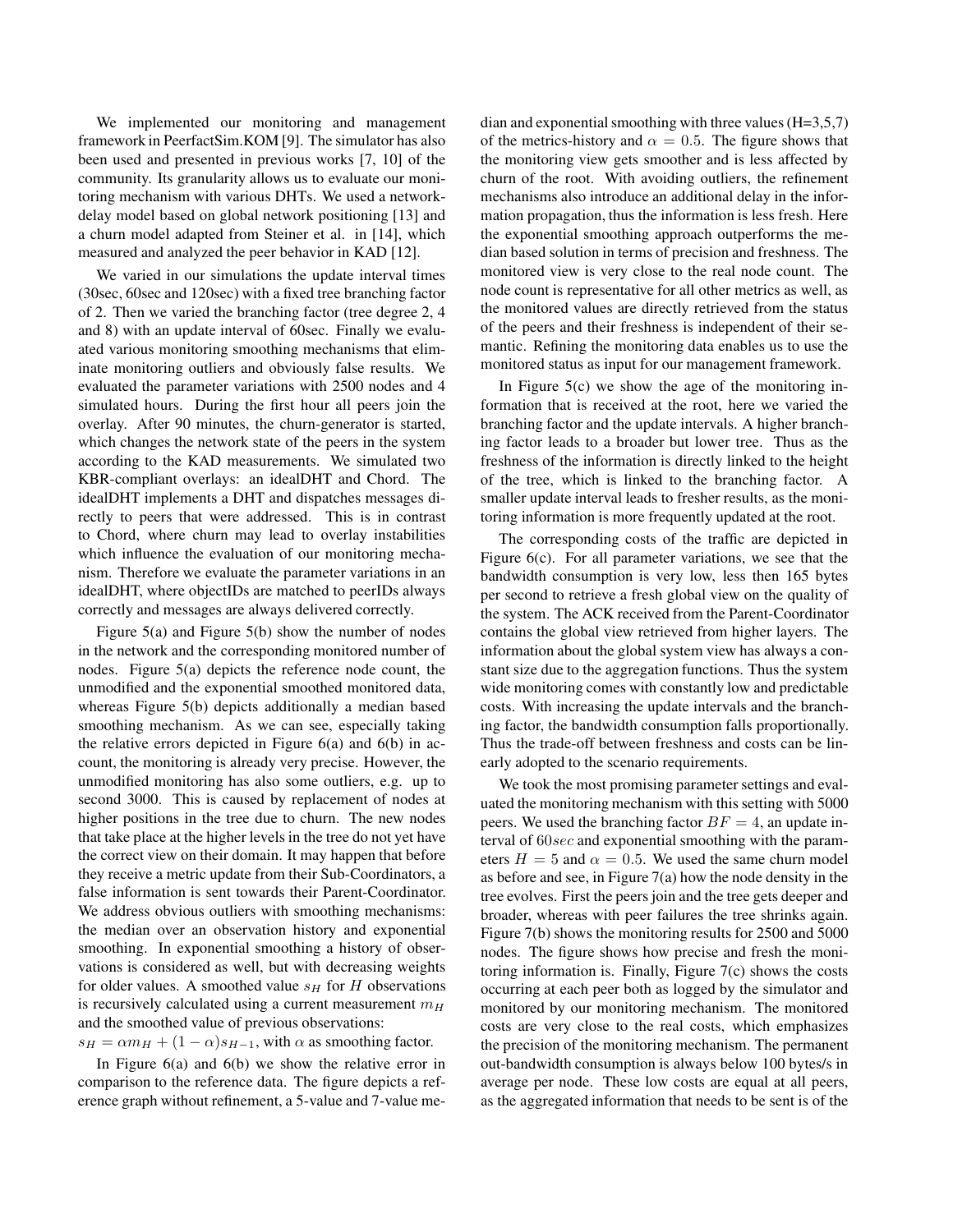

same size in every tree level. Based on this, we argue that the mechanism is both very lightweight and precise.

In this section we presented the evaluation of the proposed monitoring mechanism. Now that we have shown that the monitoring is both precise and cost effective, we can use it in the autonomic computing framework for p2p systems (as depicted in Figure 2). Our goal is to adapt the p2p system to fulfill preset quality intervals. Now that we are able to measure the quality status of a running p2p system, we can compare it to the preset quality intervals and initiate action upon deviation.

# **5 Managing Structured P2P Systems**

As we have stated in the requirements, our goal is to enable p2p systems to automatically reach preset quality levels. As shown in Figure 2 and Figure 1(b) the monitoring information is used in the analysis plane to decide whether the current system state is valid in terms of the preset quality goals. In the case that a deviation is detected, the plan plane decides on a new configuration for the system. The execute part of the autonomic computing cycle adopts the changes on each node individually and results in an improved system state, which is controlled through monitoring. In the following we describe our solution for a p2p based autonomic computing cycle which allows to manage the p2p system.

**Knowledge Plane** The knowledge plane is a container for the monitoring information, while the analysis and plan plane operate on it. The monitoring information is gathered and merged at the root. By using the ACKs, it is propagated to all nodes in the p2p system as well. However, we operate

on the monitoring information stored at the root providing a coordinated management of the p2p system.

**Analysis Plane** We propose that the root is also responsible for managing the analysis and planing step. We assume that the preset system quality is known to all peers. The root compares new received information about the current system state to the preset intervals, as seen in Figure 1(a). In the case that deviance is detected, the analysis plane contacts the plan plane to lower or raise the corresponding metric. A distributed analysis and plan plane can also be implemented, but is not elaborated due to space limitations.

**Plan Plane** The plan plane is operating in the root. Various mechanism can be used here to decide on the interdependencies between metrics and parameters. Genetic algorithms and machine learning can be used to determine rules deciding which parameters in the system configuration to change in order to lower or raise a specific metric. In our case, for the simplicity of explanation, we integrated expert knowledge and introduced static rules for planing and used it only on one metric and parameter combination. In the evaluation we focus on the metric *hop count* and the parameter *routing table size*. By modifying the routing tables of all peers we can influence the average hop count in the system. We also introduce a stabilization phase, as depicted in Figure  $8(a)$  to give the system time to adopt the changes before initiating new changes. A stabilization phase is characterized by the slope of the measurement history. If the slope is below a certain threshold, we assume that previous changes took effect. Thus a coordinated system adaption process is implemented as depicted in Figure 8(b).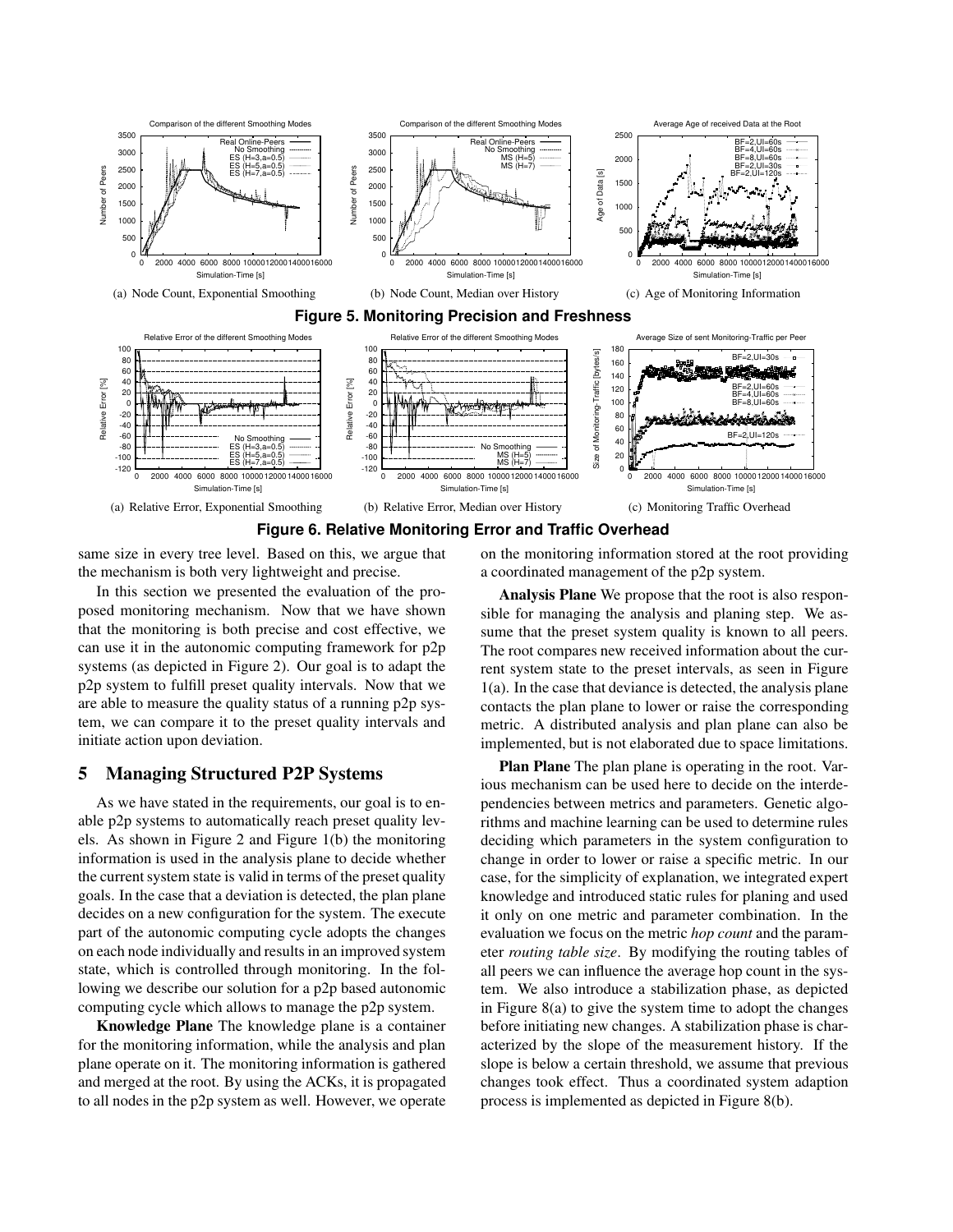

## **Figure 7. Monitoring Evaluation with 5000 nodes**



**Figure 8. Adaptation and Stabilization**

**Execute Plane** In order to adopt configuration changes in the p2p system, two steps need to be supported: first, all nodes must be informed about the changes and second, all peers must adopt the configuration changes locally. Various design decisions exist how the configuration changes can be transmitted, either as fixed parameter settings or as policies that need to be interpreted locally. We used execution policies, describing which metric should be affected in which direction. These policies are derived at the root and propagated via the ACKs in the monitoring mechanism to all peers. Now these policies can be interpreted in relation to the actually used p2p overlay, e.g. Kademlia provides other techniques to lower the hop count than Chord. In the second step, the peers must be locally able to adopt the new policies. In our evaluation we focused on the configurability of Chord according to [11] and especially its ability to lower hop counts by changing the routing table size. We extended the original Chord implementation [15] in the simulations in a way that the number of fingers can be configured. By setting the routing table size, fingers are added/reduced, while the ID space is always covered logarithmically.

To be precise, assuming that the routing table size of a Chord node with peer ID  $n$  is set to  $s$ , then the  $k$ th finger is pointing to the peer responsible for the key  $(n + \sqrt[p]{2^{m*(k-1)}\n} \mod 2^m)$ , where  $2^m$  is the size of the ID space. Here the routing table size  $s$  can be freely configured. Chord nodes can adapt to change policies with the goal to lower or raise the average hop count in the system.

In this section we have described how we use the monitoring information to derive an execution policy for all peers, in the case that a deviance to the preset quality intervals exists. In the next section we show that the autonomic computing cycle works fast and reliable.

| Table 3. Simulation Setup |  |  |
|---------------------------|--|--|
|---------------------------|--|--|

| General                   |                    | Monitoring        |        |
|---------------------------|--------------------|-------------------|--------|
| Simulation time:          | 900 <sub>min</sub> | Update-Interval   | 300s   |
| Number of nodes:          | 1000               | Tree degree       |        |
| <b>Chord</b>              |                    | <b>Management</b> |        |
| FixFinger-Interval        | 10s                | Goal Hop Count    | [7,10] |
| Stabilize-Interval        | 10s                | History size      | 10     |
| CheckPredecessor-Interval | 30s                | Maximum Slope     | 0.2    |

## **6 Evaluation of the Management Cycle**

We performed the evaluation of the autonomic computing cycle in the p2p system simulator PeerfactSim.KOM [9], as it allows us to configure the simulated modules very flexibly. We chose Chord [15] as p2p overlay due to its reference status for structured p2p overlays. Further we picked the hop count as reference metric and defined the interval [7, 10] as goal interval. In order to reach this goal, we modified the Chord overlay to allow the dynamic reconfiguration of the routing table size. On top of Chord we applied our monitoring and management layer as an additional layer, as depicted in Figure 2. This layer uses the KBR-compliant DHT Chord for the monitoring communication to establish a monitoring tree. The tree is used to gather the system state, which is analyzed at the root and an execution policy is propagated back to all nodes in the tree using ACKs.

We chose the simulation setup as described in Table 3. Between minute 1 and 90 all peers join and stabilize between minute 90 and 110. In this time the fingers are established in Chord. Beginning from minute 110 the peers initiate lookups in the overlay. This is done to generate overlay traffic so that the average hop count per lookup request can be estimated.

We have two initial setups for the Chord scenario, in both the goal is to reach the preset quality interval of [7,10] for the average hop count. First we start with a Chord configuration that is "too good", i.e. the hop count is very low and a lot of bandwidth is wasted for maintenance to provide this good service. Figure 6 depicts this case, the workload and the traffic characteristics are depicted in Figure 9(c). In Figure 9(a) the hop count is monitored as too low, i.e. 5.7 which is not in [7,10]. At minute 170, 230 and 310 of the simulation time the analysis plane detects that the metric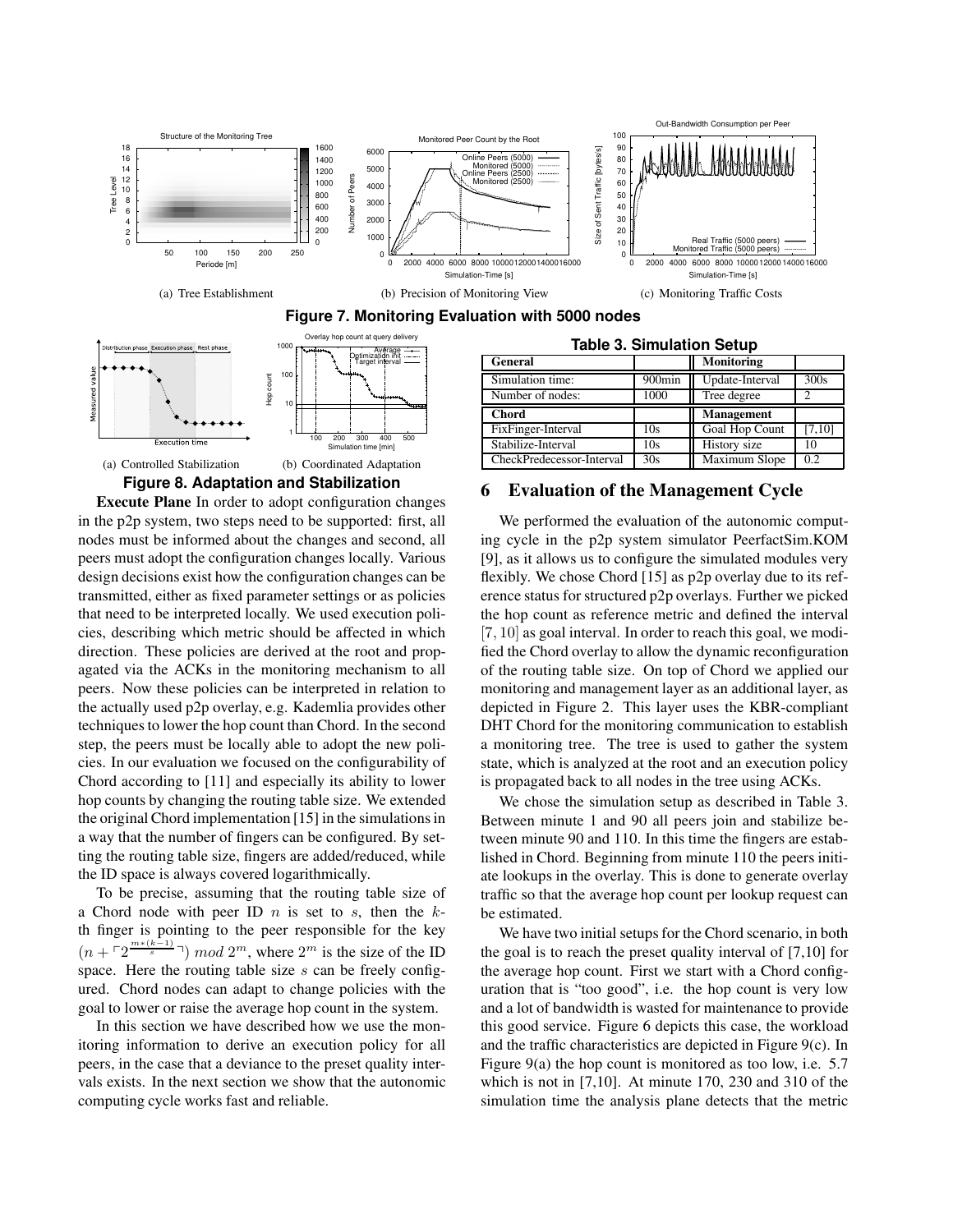does not change (no slope) and the goal interval is still not reached, thus the policy for increasing the routing table is disseminated. The policy is then distributed in ca. 12 update intervals to all peers in the system and directly adopted, resulting in a decrease of the routing table size of 10%, as depicted in Figure 9(b). The process is repeated until the average hop count reaches the desired quality interval.

The second setup starts with a pre-configured routing table that is too small (20 entries), corresponding workload is depicted in Figure  $10(c)$ . The hop count related to that routing table size is about 100. The monitoring information is interpreted by the analysis plane and it is decided that the hop count needs to be reduced to reach the interval [7,10]. In order to do so, the policy to decrease the hop count is interpreted in Chord as command to double the routing table size. This is done in two steps, as the first step already lowers the hop count to 11. After the second adaptation step, the desired interval for the hop count metric is met and the mechanism does not initiate any further improvement steps. Evaluation shows that the autonomic computing cycle is functional and leads quickly to an approximation of a desired quality state.

# **7 Related Work**

IBM stated in 2001 that the only remaining chance for overcoming the burden of complexity will be self-managing autonomic systems [8]. They proposed the theory for the autonomic computing cycle. Although self-organization of p2p systems is old, the utilization of a global view on p2p system which allows for direct analysis of the system state and the initiation of adaptation processes is new.

Some monitoring solutions for p2p systems have been proposed. DASIS [1] is an extension for the routing table of p2p overlays that stores additional routing specific information, it only provides few information of local nodes and is strongly linked to the overlay. A strong linkage of overlay and monitoring layer is also given in Astrolabe [16] and its successor Willow [17]. Both provide not only monitoring functionality but also overlay functionality which makes it hard to use them with other p2p overlays. P2P-Diet [5] is an extension for hybrid unstructured p2p overlays, which allows for ad-hoc and continuous search for specific objects (and peers). Information updates are broadcasted frequently which leads to high overhead and maintenance costs. Our monitoring mechanism focuses on structured p2p overlays and is lightweight. T-MAN [6] uses proactive gossiping to spread information in the network. Although this approach is generally applicable in any overlay, the information is hard to update and typically old. The freshness of the information in our monitoring solution is directly linked to the height of the tree, which allows coordinated information gathering and dissemination. SOMO [20] follows a tree based approach as well and is inspiring. SOMO builds a tree top down on the peers in the ID space, identifying nodes in the tree using a stateless function. In SOMO the information is pulled up towards the root, aggregated and pushed back. Due to the pull based approach costs for identifying peers in lower regions are high. Our approach needs less maintenance, especially because every node is able to calculate its position in the tree. SDIMS [19] supports information aggregation as well. For every attribute a tree of its own is built thus the load is stronger shared, but this also makes it difficult to retrieve a global view combining various metrics. Only a rich monitoring mechanism, applicable for several p2p overlays enables the further steps of autonomic computing to be implemented. Thus related work on p2p related approaches for implementing autonomic computing elements are rare, as this essential monitoring part was either not evolved enough up to now or not used for the purpose of self-configuration.

# **8 Conclusion and Future Work**

In this paper we have presented a monitoring and management framework for structured p2p systems. Our monitoring mechanism is applicable on any KBR-compliant DHT overlay as it reuses core functionality of the KBR interface. The monitoring mechanism provides a fresh and detailed view on the quality of the system, which is presented as a statistical summary on an expandable number of metrics. Using the functions of the underlying DHT, our monitoring mechanism is lightweight (less than 100 bytes per second) and still very robust and churn resistant.

From the management point of view we provided a mechanism that enables the system to reach and hold preset quality standards. Our proposed solution follows the principles of autonomic computing. The monitoring information is used to detect deviance from preset quality intervals. Our solution analyzes the deviance, decides on action to be taken and sends an execution policy using the monitoring tree to all peers. The peers implement a corresponding strategy (e.g. adapting the routing table size) in a coordinated manner. The system waits until the changes take effect and initiates further actions if the effects are not sufficient. Thus a preset quality interval, e.g. for the average hop count, is reached and hold. Our solution fulfills the requirements for a monitoring and management mechanism for structured p2p systems in a fast and cost effective way. This mechanism allows to manage complex p2p applications, as an optimal configuration for any given scenario can be found automatically. The quality of the system is maintained even under high dynamism of the scenario, like changing user behavior, peer heterogeneity or churn.

For the future we apply our solution for Kademlia which offers more parameters to effect the quality of the system. Further, we investigate interdependencies between the parameters and metrics using machine learning, so that adaptation rules can be derived based on the live observations.